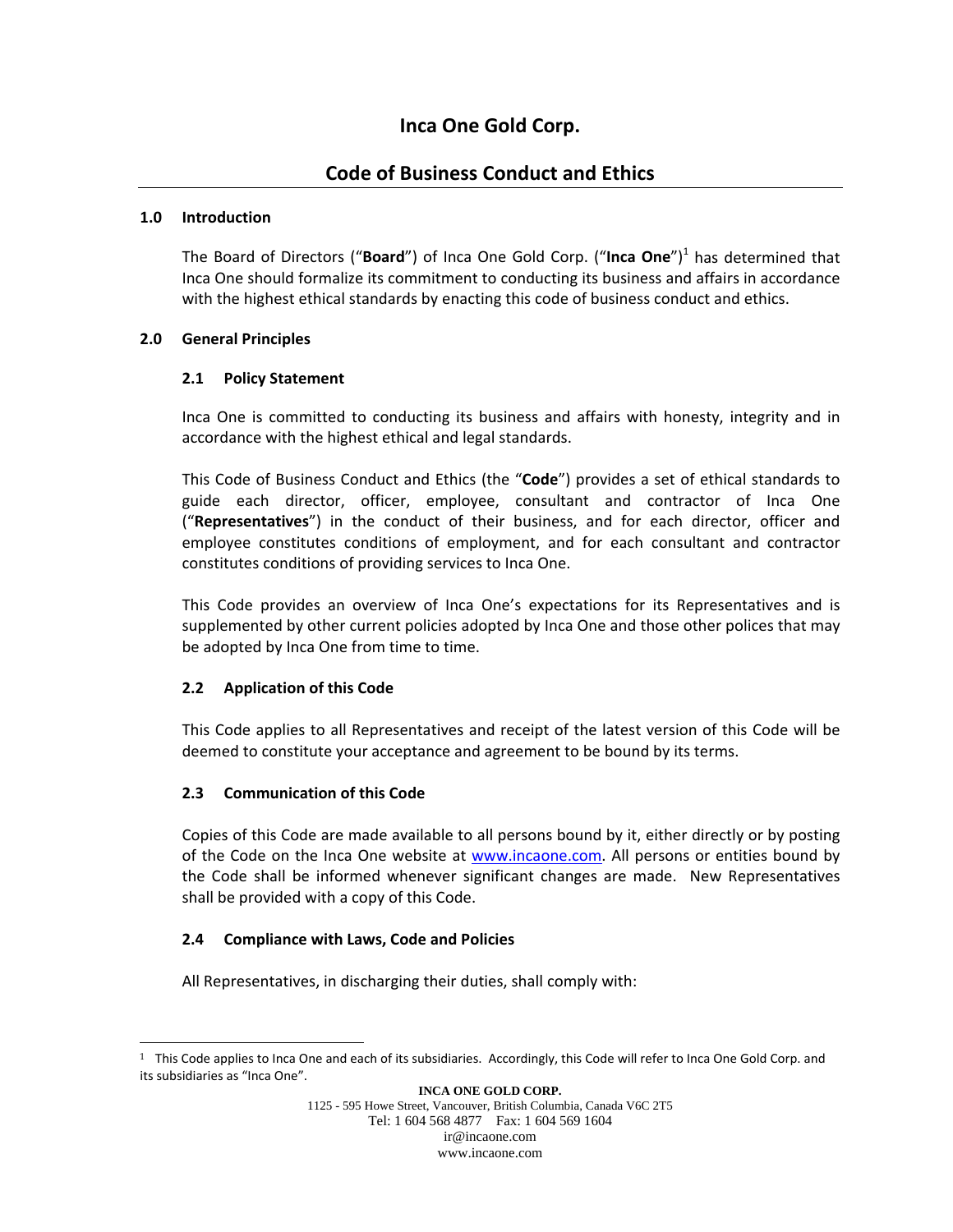- (a) the laws, rules and regulations of the jurisdictions where they carry out their duties to Inca One and all jurisdictions where Inca One conducts its business activities;
- (b) this Code;
- (c) all corporate policies, which address many of the following expectations in more detail and include, without limitation, the following principal corporate policies:
	- i. Corporate Disclosure Policy; and
	- ii. Insider Trading Policy.

#### **3.0 Compliance**

#### **3.1 Standards of Good Professional Ethics**

Inca One intends that its good reputation shall be maintained and, accordingly, all of Inca One's activities shall be carried out ethically and with honesty and integrity, in the expectation that these activities will become a matter of public knowledge. Anything less is unacceptable and shall be treated as a serious breach of duty.

# **3.2 Protection and Proper Use of Assets**

All Representatives shall deal with Inca One's assets, including all data, information (confidential or otherwise), records, material, facilities and equipment, with the strictest integrity and with due regard to the interests of shareholders and all other stakeholders. Inca One's assets may not to be used for personal gain or benefit. In addition, all Representatives must act in a manner to protect such assets from loss, damage, misuse, theft and waste and ensure that such assets are used only for legitimate business purposes.

# **3.3 Confidentiality**

Information is a key asset of Inca One. It is Inca One's policy to ensure that the Company's proprietary and confidential information, including proprietary and confidential information that has been entrusted to Inca One by others, is adequately safeguarded, as set out in Inca One's Corporate Disclosure Policy. All confidential information, including information about Inca One's business, assets, opportunities, suppliers and competitors should be properly protected from advertent or inadvertent disclosure.

#### **3.4 Fair Dealing**

All business dealings undertaken on behalf of Inca One, including with its security holders, customers, suppliers, competitors and employees, should be conducted in a manner that preserves Inca One's integrity and reputation. It is Inca One's policy to seek to avoid misrepresentations of material facts, manipulation, concealment, abuse of confidential information or any other illegal or unfair practices in all dealing with Inca One's security holders, customers, suppliers, competitors and employees.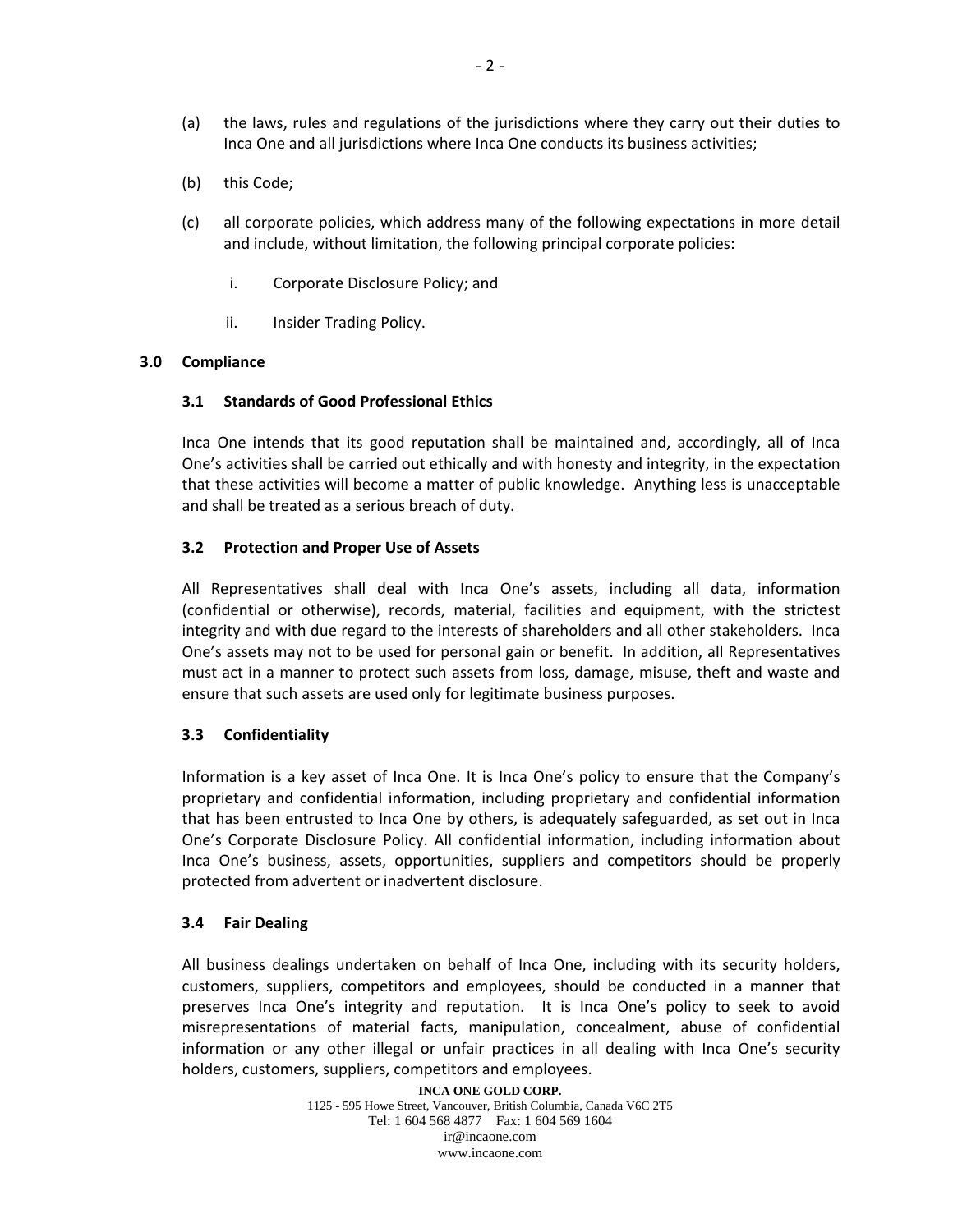#### **3.5 Good Ambassadorship**

All Representatives are ambassadors of Inca One and are encouraged to act in a manner which upholds their good reputation and that of Inca One.

# **3.6 Conflict Of Interest**

Representatives, in discharging their duties, shall act honestly and in good faith with a view to the best interests of Inca One. Representatives shall avoid situations involving a conflict, or potential conflict, between their personal, family or business interests, and the interests of Inca One, and shall promptly disclose any such conflict, or potential conflict, to Inca One.

Representatives shall perform their duties and arrange their personal business affairs in a manner that does not interfere with their independent exercise of judgment. No one working for Inca One shall accept financial compensation of any kind, nor any special discount, loan or favor, from persons, corporations or organizations having dealings or potential dealings with Inca One.

# **3.7 Corporate Opportunities**

Representatives are prohibited from taking for themselves personally opportunities that arise through the use of corporate property, information or position and from using corporate property, information or position for personal gain. Representatives are also prohibited from competing with Inca One directly or indirectly and owe a duty to Inca One to advance the legitimate interests of Inca One when the opportunity to do so arises.

# **3.8 Gifts And Entertainment**

Representatives and their families shall not give nor accept gifts, gratuities or entertainment that has greater than a nominal monetary value.

# **3.9 Human Rights**

All Representatives shall adhere to Inca One's commitment to promoting respect for internationally recognized human rights as set forth in the United Nations Universal Declaration of Human Rights.

# **3.10 Equal Opportunity**

Inca One is committed to providing a work environment that enables all employees to be recruited, and to pursue their careers, free from any form of unwarranted discrimination.

In particular, Inca One shall not discriminate on the basis of age, color, creed, disability, ethnic origin, gender, marital status, national origin, political belief, race, religion or sexual orientation, unless required for occupational reasons as permitted by law.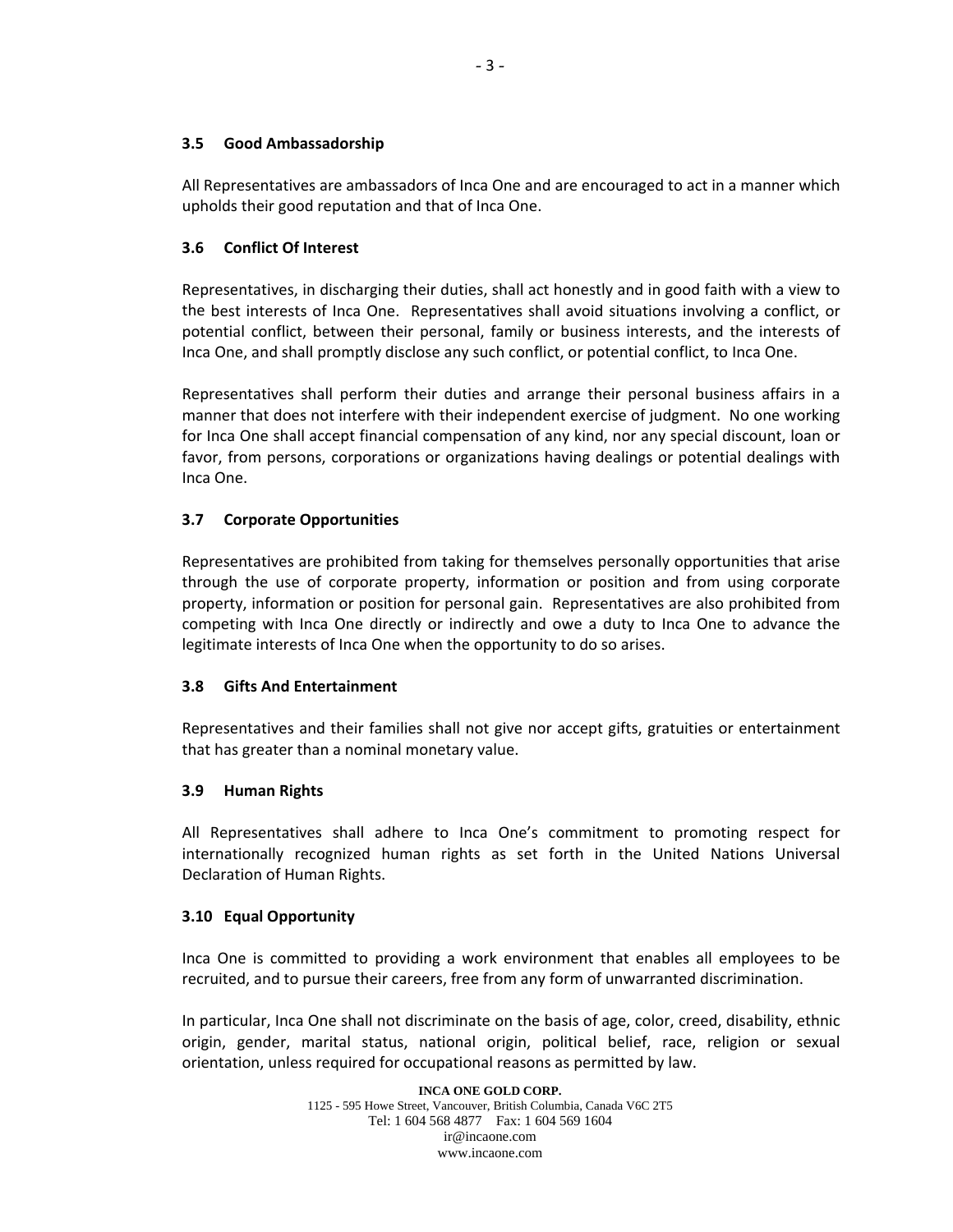#### **3.11 Harassment**

All employees have a right to work in an environment free from all forms of harassment. Harassment is defined as any unwanted conduct or comment that is intimidating, hostile or offensive in the work environment.

# **3.12 Alcohol And Drugs**

Any misuse of alcohol or legal drugs (prescribed or un‐prescribed), or the use of any illegal drugs, may jeopardize job safety and/or performance, and is prohibited in the Inca One workplace. No officer, employee, consultant or contractor shall enter the workplace under the influence of alcohol or such drugs that may impair safety and/or performance.

# **3.13 Reporting Violations Of The Code**

All Representatives shall adhere to Inca One's commitment to conduct its business and affairs in a lawful and ethical manner. All Representatives are encouraged to talk to appropriate personnel within Inca One when in doubt about the best course of action in a particular situation and to report any breach or suspected breach of law, this Code or any of Inca One's corporate policies. Inca One prohibits retaliatory action against any officer or employee who, in good faith, reports a possible violation. It is unacceptable to file a report knowing it to be false.

# **3.14 Consequences of Violation of The Code**

Failure to comply with the Code may result in severe consequences, which could include internal disciplinary action or termination of employment or consulting arrangements without notice. The violation of the Code may also violate certain Canadian and/or other laws and if it appears that a Representative may have violated such laws, then Inca One may refer the matter to the appropriate regulatory authorities, which could lead to penalties, fines or imprisonment.

# **3.15 Review of Code**

The Board shall review and evaluate this Code from time to time and generally on an annual basis to determine whether this Code is effective in ensuring that Inca One's business and affairs are conducted with honesty, integrity and in accordance with the highest ethical and legal standards.